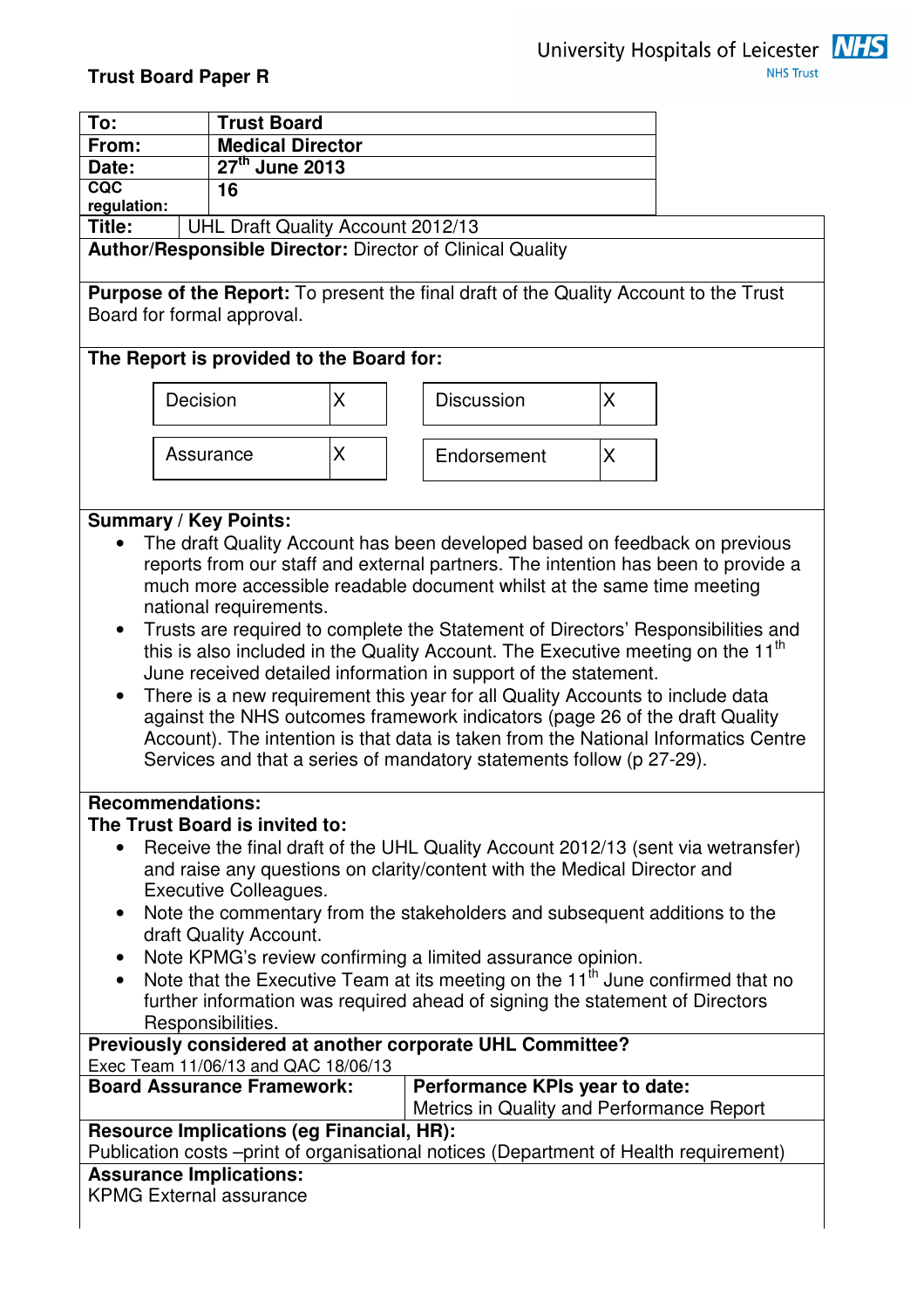**Patient and Public Involvement (PPI) Implications:** feedback from Healthwatch and Health Overview Scrutiny Commission

**Stakeholder Engagement Implications:** Presented to Patient Advisors will be placed on NHS Choices website and euhl internet

**Equality Impact:** 

**Information exempt from Disclosure: no** 

**Requirement for further review? no**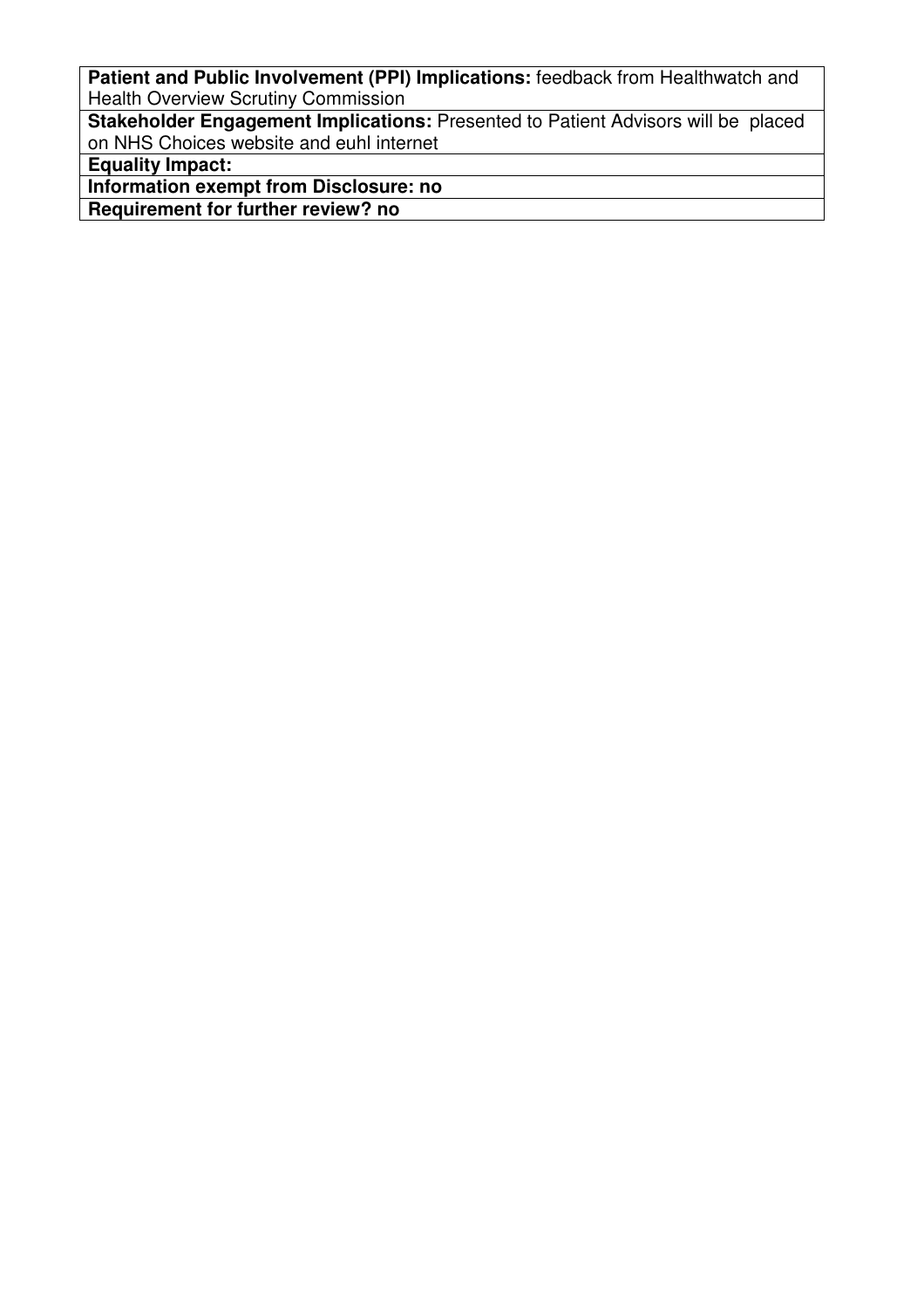# **UNIVERSITY HOSPITALS OF LEICESTER NHS TRUST**

| <b>Report to:</b>   | <b>TRUST BOARD</b>                            |
|---------------------|-----------------------------------------------|
| <b>Report from:</b> | DIRECTOR OF CLINICAL QUALITY/MEDICAL DIRECTOR |
| Date:               | 27th JUNE 2013                                |
| Subject:            | UHL DRAFT QUALITY ACCOUNT 2012/13             |

#### **1.0 Background**

- **1.1** The draft Quality Account has been developed based on feedback on previous reports from our staff and external partners. The intention has been to provide a much more accessible readable document whilst at the same time meeting national requirements.
- **1.2** The purpose of this report is to present the final draft of the Quality Account with the Trust Board for formal approval.

#### **2.0 Assurance for the 2012/13 Quality Account**

- **2.1** The Quality Account is developed with reference to regulations and the Department of Health toolkit.
- **2.2** External assurance of Quality Accounts is undertaken by external auditors and this is included in the Quality Account (attached via wetransfer). The Department of Health toolkit (accessible via http://www.dh.gov.uk/prod\_consum\_dh/groups/ dh\_digitalassets/@dh/@en/@ps/documents/digitalasset/dh\_122540.pdf) has been reviewed and all mandatory statements have been included. This forms part of the review by external auditors.
- **2.3** Trusts are required to complete the Statement of Directors' Responsibilities and this is also included in the Quality Account. The Executive meeting on the  $11<sup>th</sup>$ June received detailed information in support of the statement.
- **2.4** There is a new requirement this year for all Quality Accounts to include data against the NHS outcomes framework indicators (page 26 of the draft Quality Account). The intention is that data is taken from the National Informatics Centre Services and that a series of mandatory statements follow (p 27-29).

## **3.0 Executive summary**

- **3.1** The following information summarises the key points detailed in the draft Quality Account:
	- **3.1.1** There is a statutory requirement to feed back on last year's priorities. We have reported our performance on pages 6 to 24. Last year (2012/13) the following three priorities for improvement were:
		- $\triangleright$  To improve readmission rates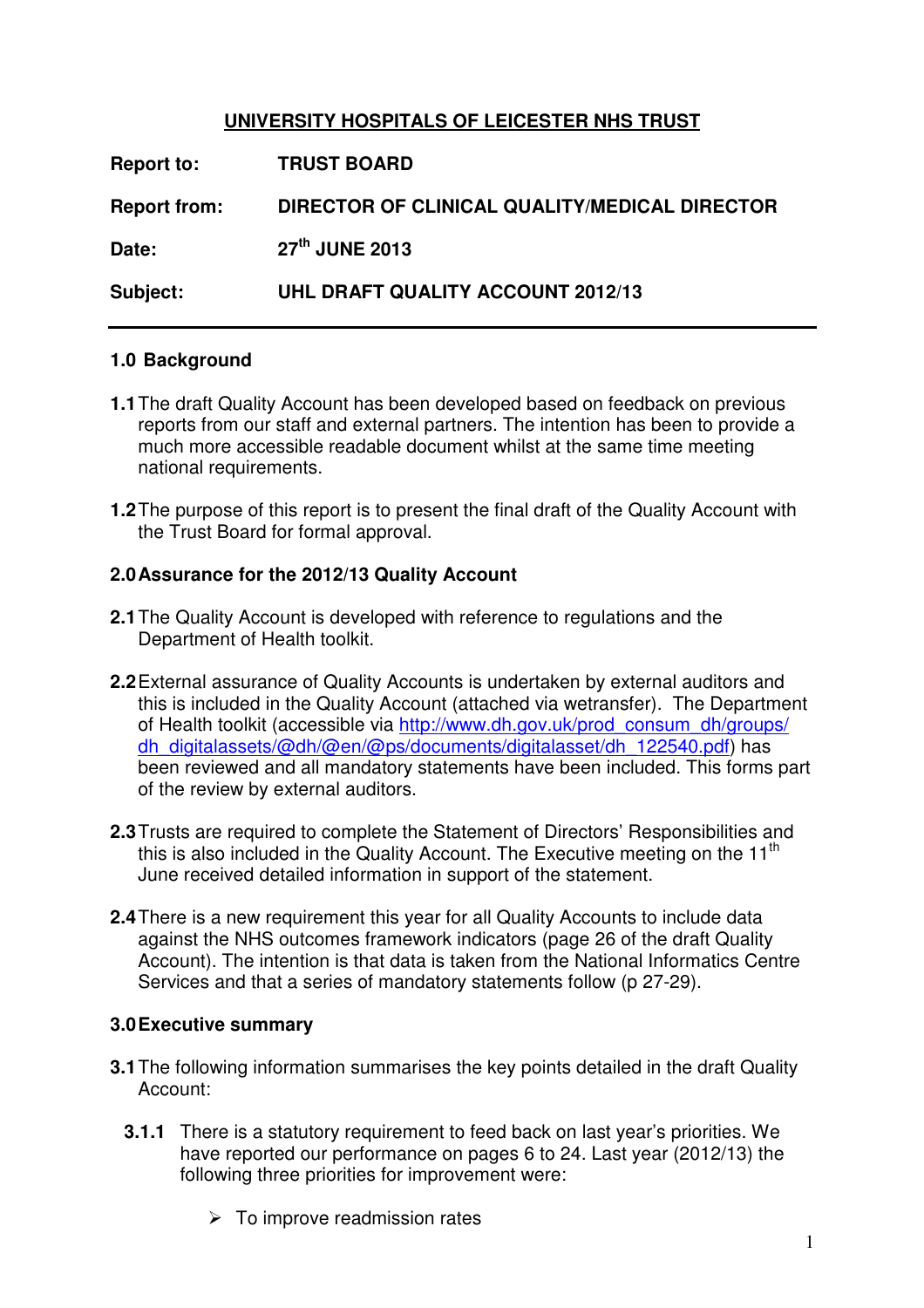- $\triangleright$  To improve patients experience in our hospitals
- $\triangleright$  To improve mortality rates further

In addition other specific areas for improvement were selected:

- $\triangleright$  Improving the use of the World Health Organisation (WHO) checklist and team briefings in all our operating theatres
- $\triangleright$  Reducing cancellations on the day of elective surgery
- $\triangleright$  Improving standards of end of life care
- $\triangleright$  Improving awareness and diagnosis of dementia
- $\triangleright$  Implementation of the 5 Critical Safety Actions programme

We have achieved targets for all quality improvement areas detailed above with the exception of improving mortality with the aim to be better than the majority of Trusts in UK (our actual performance is in line with national average SHMI score), improving readmission rates by 5% (we have had actually had an increase of 3% from 2011-12), and reducing cancellations on the day of surgery by 50% (we have only achieved a reduction from 1.4% to 1.2%). Further improvements required are detailed within each specific section on pages 7 to 24.

- 3.1.2 Page 30 of the draft Quality Account details performance against national standards. Areas covered include, access to A&E, infection control, 18 week wait, and access to cancer services. For 2012/13 we have achieved national targets in all areas with the exception of 'Total time in A&E' (91.9% compared with 95% national target), 'RTT delivery times- all areas' (2 compared with national target of 0) and 'All Cancers- 62 day wait for first treatment from urgent GP referral' (83.5% compared to 85% national target).
- 3.1.3 Our priorities for 2013/14 have been outlined in our 3 year Quality Commitment, found on pages 40 to 42. These are to:
	- $\triangleright$  Save 1000 extra lives
	- $\triangleright$  Avoid 5000 harm events
	- $\triangleright$  Provide patient centred care so that 75% of our patients would recommend us.
- 3.1.4 Statements of assurance from the board have to be included and these can be found on pages 48 onwards. Unfortunately the terminology is not user friendly due to the mandatory nature of the statements.

#### **4.0 Stakeholders Commentary**

- **4.1** Commentary has been received from Leicester and Leicestershire Healthwatch, City Health Overview and Scrutiny Commission and the Clinical Commissioning Groups (CCGs) and has been reproduced verbatim in the Quality Account.
- **4.2** Based on the CCG's commentary 3 additional paragraphs have been added to address the first two bullet points in the CCG commentary at pages 14, 31, and 49.